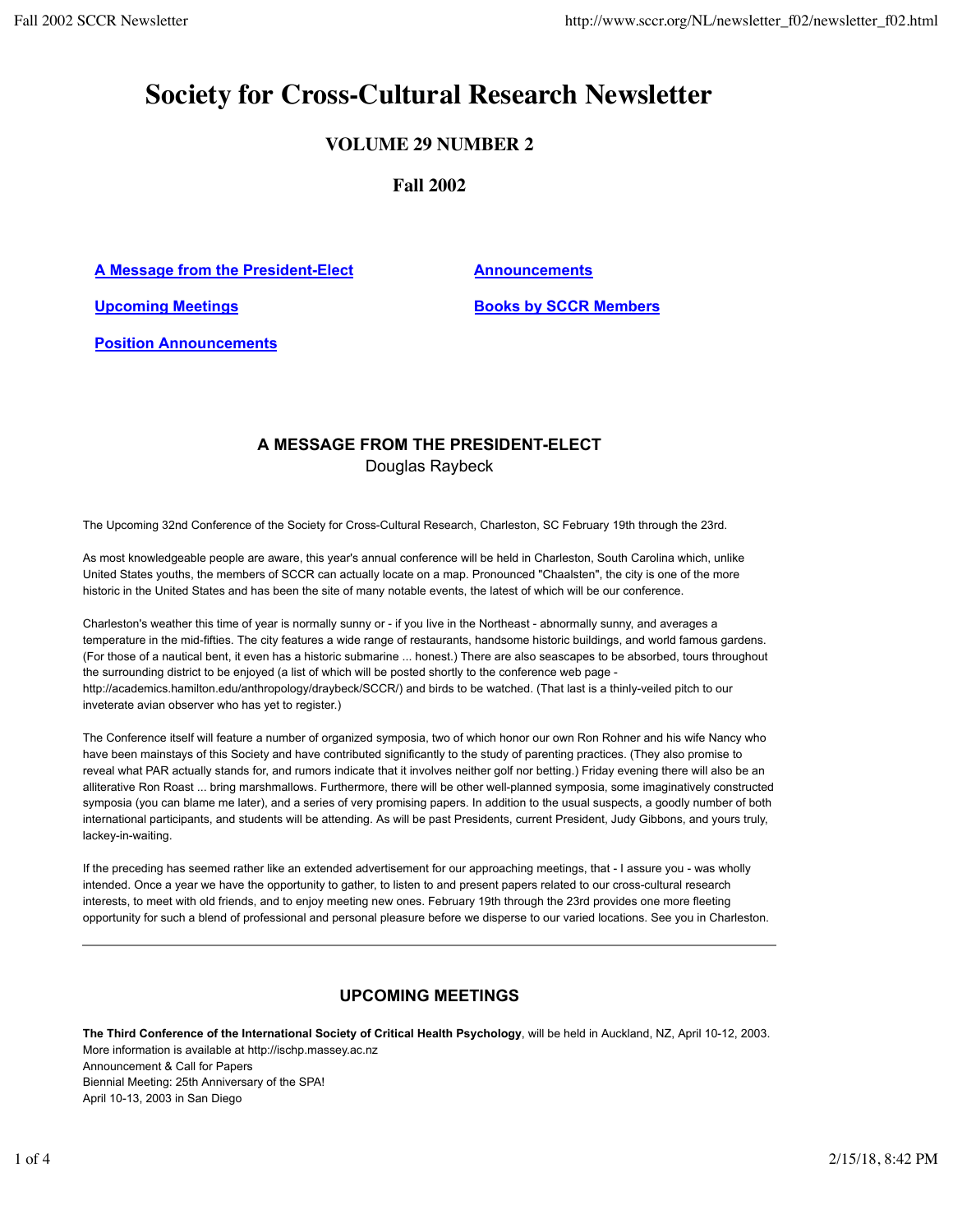www.aaanet.org/spa/biennial03.htm

#### **"Reaching In: Conversations between Psychological and Cultural Anthropology."**

The next biennial meeting of the Society for Psychological Anthropology is scheduled for April 10-13, 2003 at the Catamaran Hotel in San Diego. This is a beautiful location on Mission Bay just a block from the Pacific Ocean, affording some spectacular scenery and walks.

In addition to hosting scholarly sessions and special events, this meeting marks the 25th anniversary of the Society. We hope you will plan to participate in this special occasion.

A Presidential Forum will offer a keynote presentation by Sherry Ortner titled "Serious Games," with invited responses and commentary by Jean Briggs and Jean Lave.

Lifetime Achievement Awards will be presented to Walter Goldschmidt and Theodore Schwartz for their contributions to the origins of the Society for Psychological Anthropology and its journal Ethos.

Proposals for organized sessions, papers, and proposals are invited. The agenda allows space for ten 3-hour sessions of organized panels and volunteered papers as well as a poster session. Ideas for sessions that make creative use of meeting time to promote discussion are particularly welcome. Contributions from student members, and panels including student participants, are also encouraged.

Deadline for session, paper and poster proposals: December 2, 2002. Submit via email to: Geoffrey White, SPA President, at white@hawaii.edu. Abstracts should be no more than one page in length (session proposals should include abstracts for the session as well as for individual papers). Those who submit proposals will be notified by January 1, 2003.

Online registration. https://secure.aaanet.org/spa/mtgreg.cfm.

Hotel reservations: http://www.catamaranresort.com/soc0410.html.

Contact: Geoffrey White President, SPA University of Hawai'i (808) 944-7343 white@hawaii.edu

### **ANNOUNCEMENTS**

Last month, Dr. Paul Y. L. Ngo (St. Norbet College), Dr. Ed Chung (St. Norbert College), and Dr. David Wicks (St. Mary's University) presented a paper entitled, "Defining the Indefinite: A Theory-Based Measure of Ethnicity" at the 2002 British Academy of Management conference in London.

Herbert Barry, III participated in the Second International Conference on "Hierarchy and Power in the History of Civilizations," in St. Petersburg, Russia, 4-7 July 2002. He presented a paper "Cultural Customs in 88 Communities Associated with Levels of Government Hierarchy." A report of the study, with the title "Community Customs Associated with Political Subordination," is scheduled for publication in Volume 2, Number 1 (March 2003) of a new Journal "Social Evolution & History." The Journal is published in Moscow, Russia and its articles are in English.

**Alice Schlegel** also attended the conference in St. Petersburg, where she gave an illustrated talk "Socializing for Community Participation." She gave a similar talk at a conference for lawyers, judges, and others involved in juvenile justice in Tucson in September. Her focus in both talks was on the need for adults other than parents and authority figures (like teachers and coaches) in the lives of adolescents.

**Dr. Harriet P. Lefley,** University of Miami School of Medicine presented a paper "Ethical aspects of serving culturally diverse populations" at the American Psychiatric Associations Institute on Psychiatric Services in Chicago, October 9-13, 2002.

### **JOB ANNOUNCEMENTS**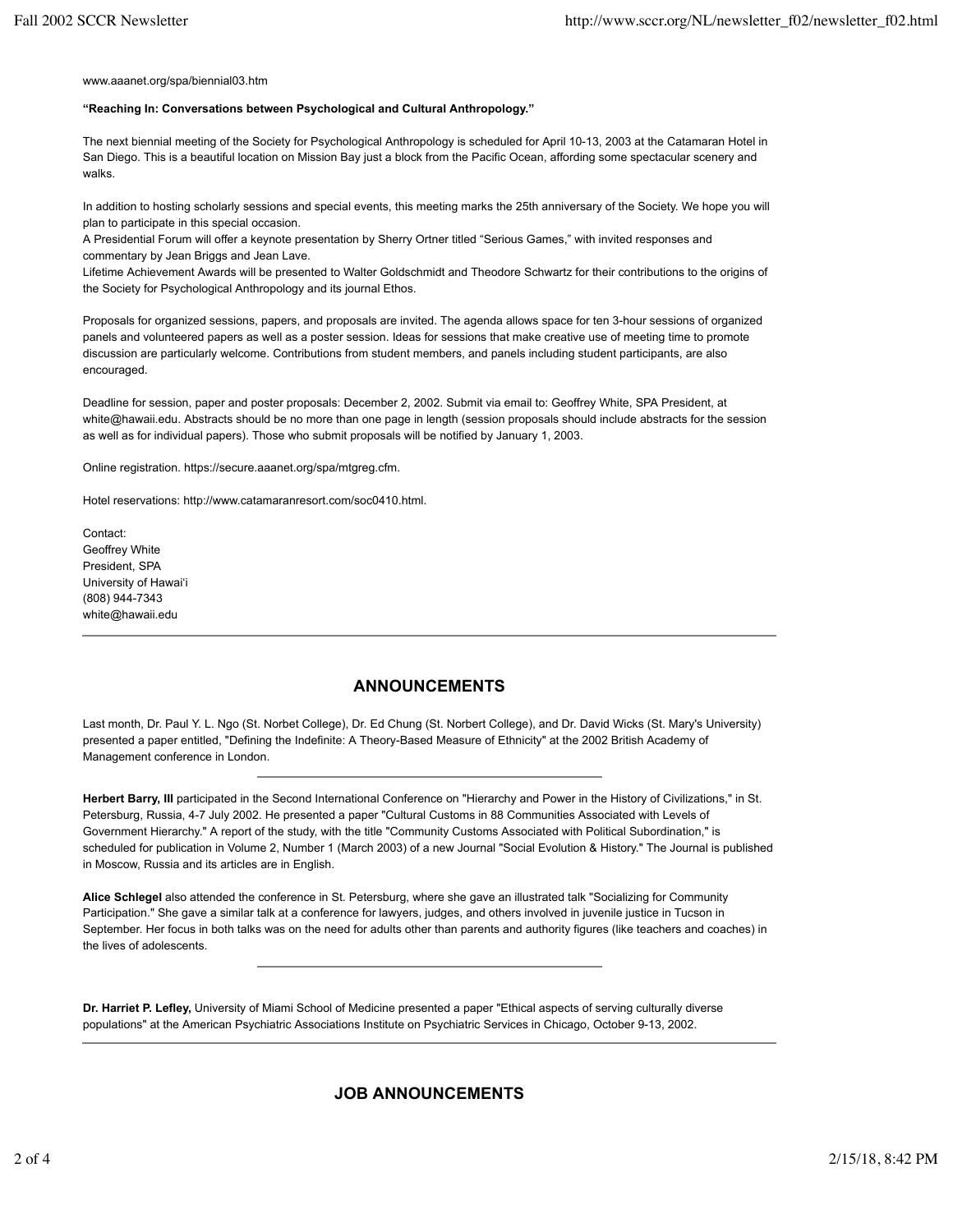CLINICAL PSYCHOLOGY (FORENSIC)--FACULTY POSITION-- The Department of Psychology at SAM HOUSTON STATE UNIVERSITY offers a doctoral program in Forensic Clinical Psychology in collaboration with the College of Criminal Justice. We invite applications for two tenure-track positions in the Department of Psychology to begin Fall, 2003 at the assistant or associate level. The Department is committed to a culturally diverse faculty and student body and the University seeks to attract an active, culturally and academically diverse faculty of the highest caliber. Applicants should have specialty training/experience (research and/or clinical) in forensic psychology and have completed an APA-accredited program and internship in Clinical Psychology. They should also have a program of research in forensic psychology and be license-eligible in Texas. Area of expertise within forensic psychology is open, but we are particularly interested in one of the positions being filled by someone with a specialization in juvenile issues. Duties will include supervising research and clinical practica and teaching. Review of applications will begin November 15, 2002 and will continue until the positions are filled. Please send a letter of inquiry, vita, three letters of recommendation, and representative publications to John F. Edens, Ph.D., Department of Psychology, Sam Houston State University, Huntsville, TX 77341-2447. Huntsville is in close proximity to the Houston metropolitan area, which has an ethnically and culturally diverse population of over 4 million. Sam Houston State University is an Equal Opportunity/Affirmative Action Plan Employer.

THE DEPARTMENT OF PSYCHOLOGY AT THE UNIVERSITY OF HARTFORD: seeks applicants for two tenure-track faculty positions at the level of assistant or associate professor to begin in August 2003. Director of M.S. Program, Organizational Behavior: Qualifications include a Ph.D. in Industrial/Organizational Psychology or Organizational Behavior (by the time of appointment). In addition to directing the department's new MSOB

program, the successful candidate will have a strong interest in graduate and undergraduate teaching and will conduct research in his or her area. Teaching assignments may include graduate and undergraduate courses in industrial/organizational psychology, research methods, statistics, organizational behavior and/or personnel psychology, in addition to courses in a specialty area. Director of M.A. Program, Clinical Practices in Psychology: Qualifications include a doctorate from APA-accredited program, completion of an APAaccredited clinical internship, and being licensed or license-eligible in Connecticut. The successful candidate will have a strong interest in graduate and undergraduate teaching, will have a commitment to training and mentoring master's level clinicians, and will conduct research in her or his area. Teaching assignments may include courses in clinical psychology at the graduate and undergraduate level and courses in a specialty area. Applicants for both positions should send a curriculum vita, a statement of teaching philosophy and research interests, representative reprints or preprints, and have three letters of reference sent to the Chair of the Appropriate Search Committee, Department of Psychology, University of Hartford, 200 Bloomfield Avenue, West Hartford, CT 06117. Review of applications will begin on January 24, 2003 and will continue until the position is filled. The Department of Psychology has an 11-member faculty (expanding to 12 in August 2003), approximately 180 undergraduate majors, and 80 graduate students in four graduate programs: Organizational Behavior, Clinical, School, and General Experimental. The University of Hartford is a private university located near downtown Hartford and convenient to a variety of cultural activities. For more information about the University, visit www.hartford.edu. EEO/AA/M/F/D/V

THE SCHOOL OF SOCIAL ECOLOGY AT THE UNIVERSITY OF CALIFORNIA, IRVINE INVITES APPLICATIONS FOR A DISTINGUISHED PROFESSOR. The Distinguished Professor title is the highest campus-level distinction, and it is reserved for senior faculty who have achieved the highest levels of scholarship over the course of their careers. The School of Social Ecology is an interdisciplinary academic unit whose scholarly research and instruction is informed by and contributes to knowledge in the social, behavioral, legal, environmental, and health sciences. The School encompasses four departments: Criminology, Law and Society; Environmental Analysis and Design; Psychology and Social Behavior; and Urban and Regional Planning. Successful candidates must have a strong record of research, enjoy national and international recognition for their scholarship, and demonstrate excellent teaching and strong commitment to departmental service. The candidate's substantive interests should complement and extend those of faculty in one or more departments in the School. Applicants should send a letter of interest, a curriculum vitae, representative recent publications, and the names of five references to: Distinguished Professor Search, Dean's Office, Social Ecology I, University of California, Irvine, CA 92697-7050 by December 1, 2002. The University of California, Irvine has an active career partner program, is an equal opportunity employer committed to excellence through diversity, and has a National Science Foundation ADVANCE Gender Equity Program.

### **BOOKS BY SCCR MEMBERS**

Robert Kleiner(US), Tom Sorensen(Norway), Barnabas Okeke(US/Nigeria), and Odd Steffen Dalgard(Norway) are currently under contract to write a book on "Migration, Ethnic Identification, and Social Change." It is with Holmes and Meier of NY and London. A symposium is currently being submitted to SCCR for the Feb, meetings. The first three are members of SCCR. The fourth will probably be after the next meeting.

Mesoamerican Healers. Brad R. Huber and Alan R. Sandstrom (eds.) Austin, Texas: University of Texas Press, 2001. 6 x 9 in., 408 pp., 2 b&w photos, 1 line drawing, 2 figures, 3 maps, 31 tables. ISBN 0-292-73454-9. \$50.00, hardcover; ISBN 0-292-73456-5 \$24.95, paperback.

Mesoamerican Healers is a comprehensive, state-of-the-art, comparative survey of healers and medical practices in Mexico and Guatemala. The first two essays describe the work of prehispanic and colonial healers and show how their roles changed over time.